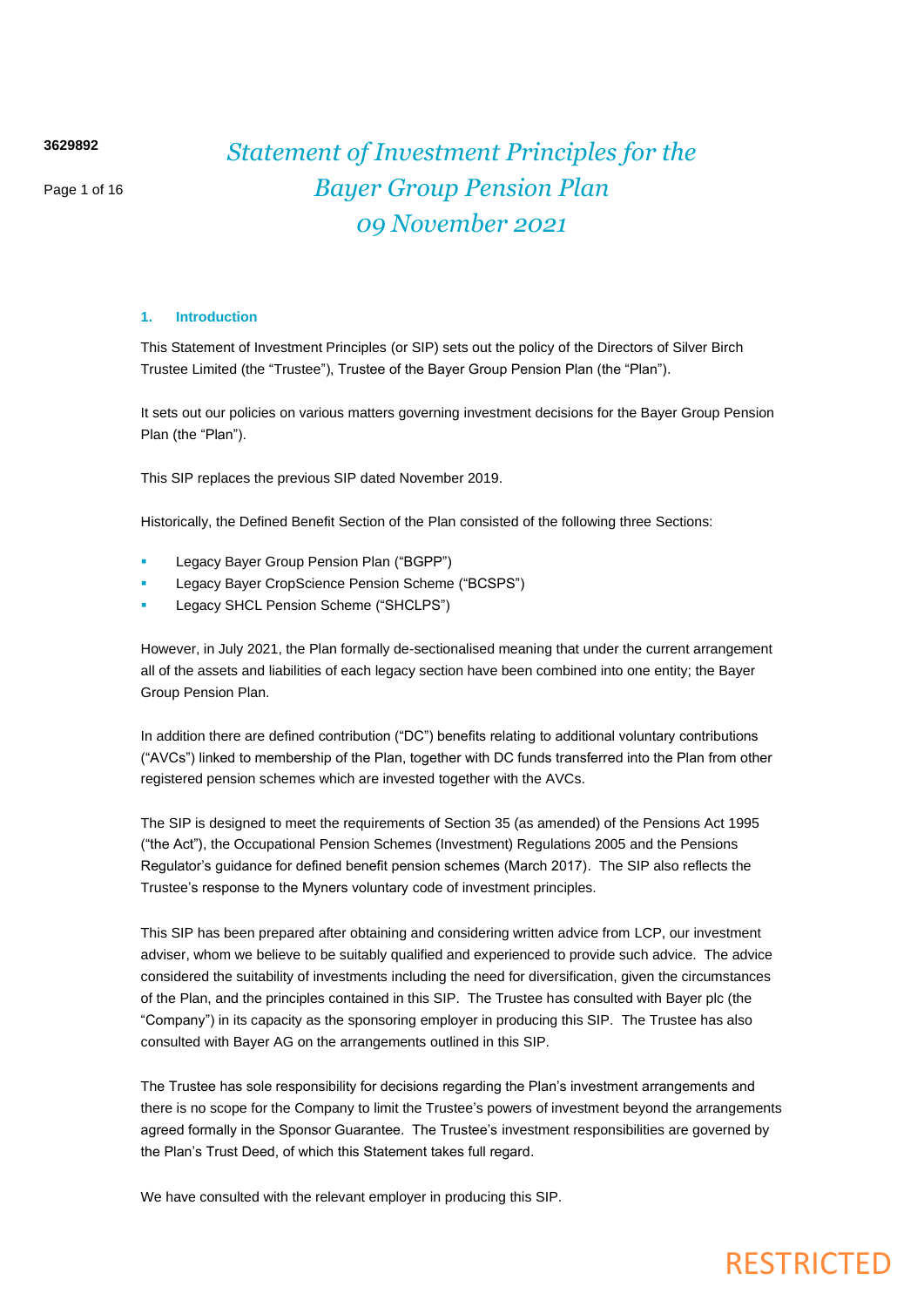**3629892** Page 2 of 16 The Trustee will review this SIP from time to time and will amend it as appropriate. Reviews will take place without delay after any significant change in investment policy and at least once every three years.

> This SIP contains the information required by legislation, and also considers the Pension Regulator's guidance on investments.

- **Appendix 1** sets out details of the respective key responsibilities of the Trustee, investment advisers and investment managers. It also contains a description of the basis of remuneration of the investment adviser and the investment managers.
- **Appendix 2** sets out the Trustee's policy towards rick appetite, capacity, measurement and management.
- **Appendix 3** sets out the Plan's investment manager arrangements.

Copies of this document have been given to the Company, the investment adviser, the Scheme Actuary and the investment managers. Copies are available to members of the Plan on request.

## **2. Investment objectives**

The Trustee's primary objective is to ensure that the Plan should be able to meet benefit payments as they fall due. A secondary objective is that the Plan should be fully funded (ie the asset value should be at least that of its liabilities). The Trustee is aware that there are various measures of funding and liabilities, and has given due weight to those considered most relevant to the Plan.

The Trustee and Company have agreed a recovery plan that is expected to help the Plan achieve full funding on a technical provisions basis. As such they recognise that longer term a stronger target may be more appropriate and have agreed a guarantee (dated June 2012) centred around full funding on a termination basis. The guarantee is in place until 2036.

The Trustee's main objective for the Plan's DC benefits is to provide an appropriate range of fund options, reflecting the membership profile for members who have DC benefits in the Plan.

## **3. Investment strategy**

The strategic asset allocation is driven by the Plan's liabilities, the risk tolerance of the Trustee and its understanding of the covenant of the Company, and in consultation with the Company (within the context of the guarantee in place).

The Trustee aims to ensure that assets of the Plan are predominantly traded on regulated markets. The Trustee will look at maintaining investments in assets, which are not admitted to trading on such markets, to a prudent level.

The Trustee, with the help of its advisers and in consultation with the Company, introduced a de-risking trigger mechanism in conjunction with the 2017 actuarial valuation. This was focussed around evolving the investment strategy with regard to the objectives described in Section 2 above. In the period since that mechanism was agreed, de-risking triggers were hit in March 2018, December 2020, February 2021, and May 2021. Each trigger prompted a sale of equities and corresponding purchase of bonds. In line with the terms of the guarantee, written consent was received from the Company in advance of these switches occurring.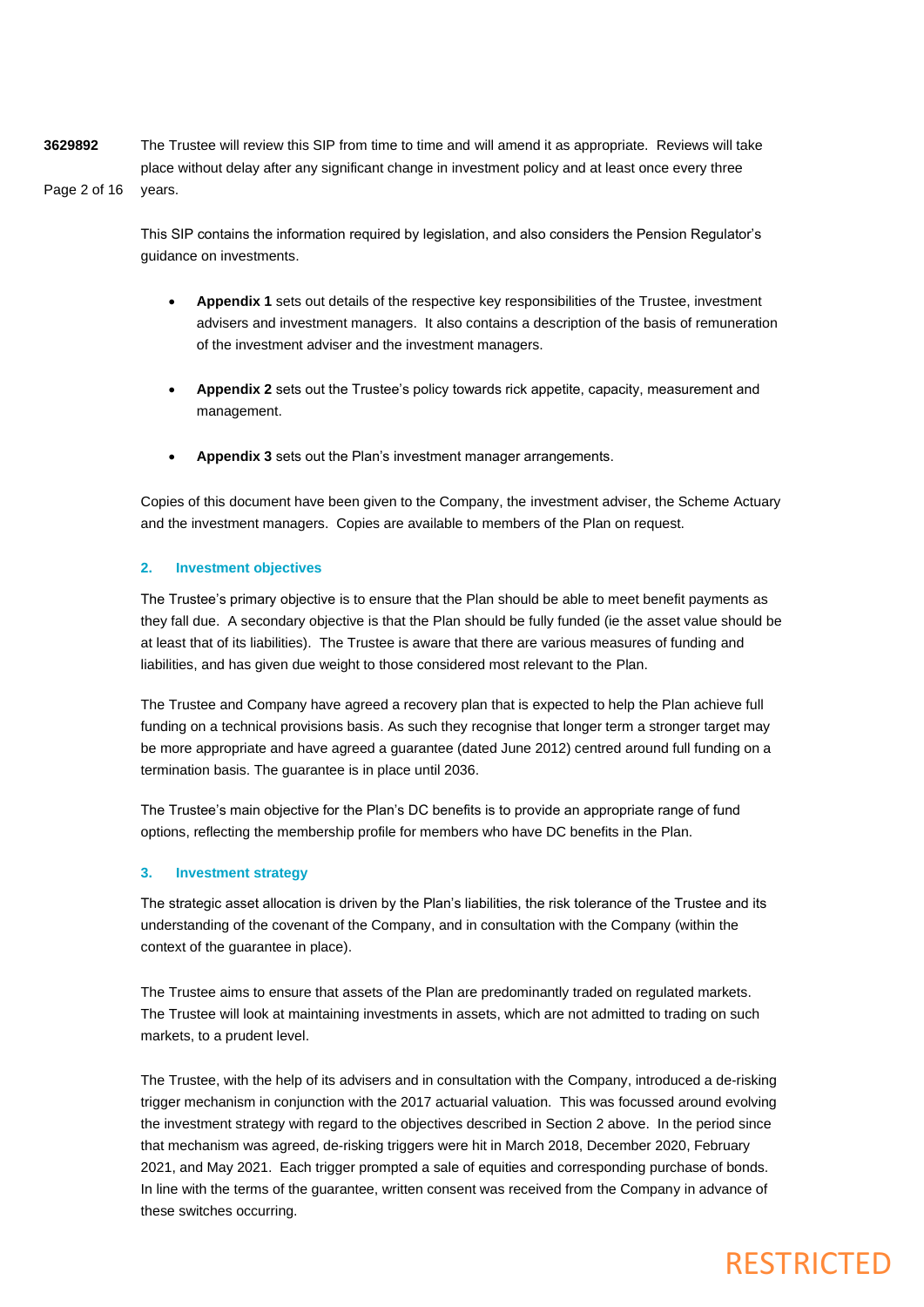## **3629892**

Page 3 of 16 Further de-risking and re-risking triggers may be agreed by the Trustee and Company in accordance with the Investment De-risking policy V2.0 dated March 2021, a copy of which is appended to this SIP.

> The agreed investment strategy of the Plan is based on the strategic allocation as detailed below. The specified tolerance limits used for the monthly rebalancing process is also shown below.

| <b>Asset class</b>                | <b>Strategic allocation</b> | Control ranges +/-       |
|-----------------------------------|-----------------------------|--------------------------|
| Global equities                   | 23%                         | 3.0%                     |
| Property                          | 10%                         | ٠                        |
| <b>Total Bonds</b>                | 67%                         | 3.0%                     |
| UK index-linked gilts             | 27%                         | 1.5%                     |
| <b>Total Fixed interest bonds</b> | 40%                         | 1.5%                     |
| UK gilts                          | 19%                         | $\overline{\phantom{0}}$ |
| Corporate bonds                   | 21%                         | -                        |
| <b>Total</b>                      | 100%                        |                          |

In normal market conditions, the Plan will be invested in the asset classes as set out above. L&G will carry out monthly rebalancing on the portfolios (with the exception of the property portfolio) to bring the asset allocation in line with the above allocations, within specified tolerance limits.

The Trustee may suspend rebalancing of the equity and bond assets back to the limits specified if it deems this to be appropriate, after having consulted with the Company and Bayer AG.

On an annual basis, the Trustee considers whether the property allocation should be rebalanced towards its strategic allocation.

For the DC benefits, the Trustee has made available a range of investment funds for members. Each member is responsible for choosing one or more funds for the investment of their DC account, having regard to their attitude to the risks involved.

### **4. Considerations made in determining the investment arrangements**

When deciding how to invest the Plan's assets, the Trustee considers a number of risks, including, but not limited to, those set out in Appendix 2. Some of these risks are more quantifiable than others, but the Trustee has tried to allow for the relative importance and magnitude of each risk. The Trustee also considers the terms of the guarantee, mindful of the risk mitigation impact of having the guarantee in place.

The Trustee considered a wide range of asset classes for investment, and the expected returns and risks associated with those asset classes. The key financial assumptions made by the Trustee in determining the investment arrangements are guided by the investment adviser.

In setting the strategy the Trustee also took into account: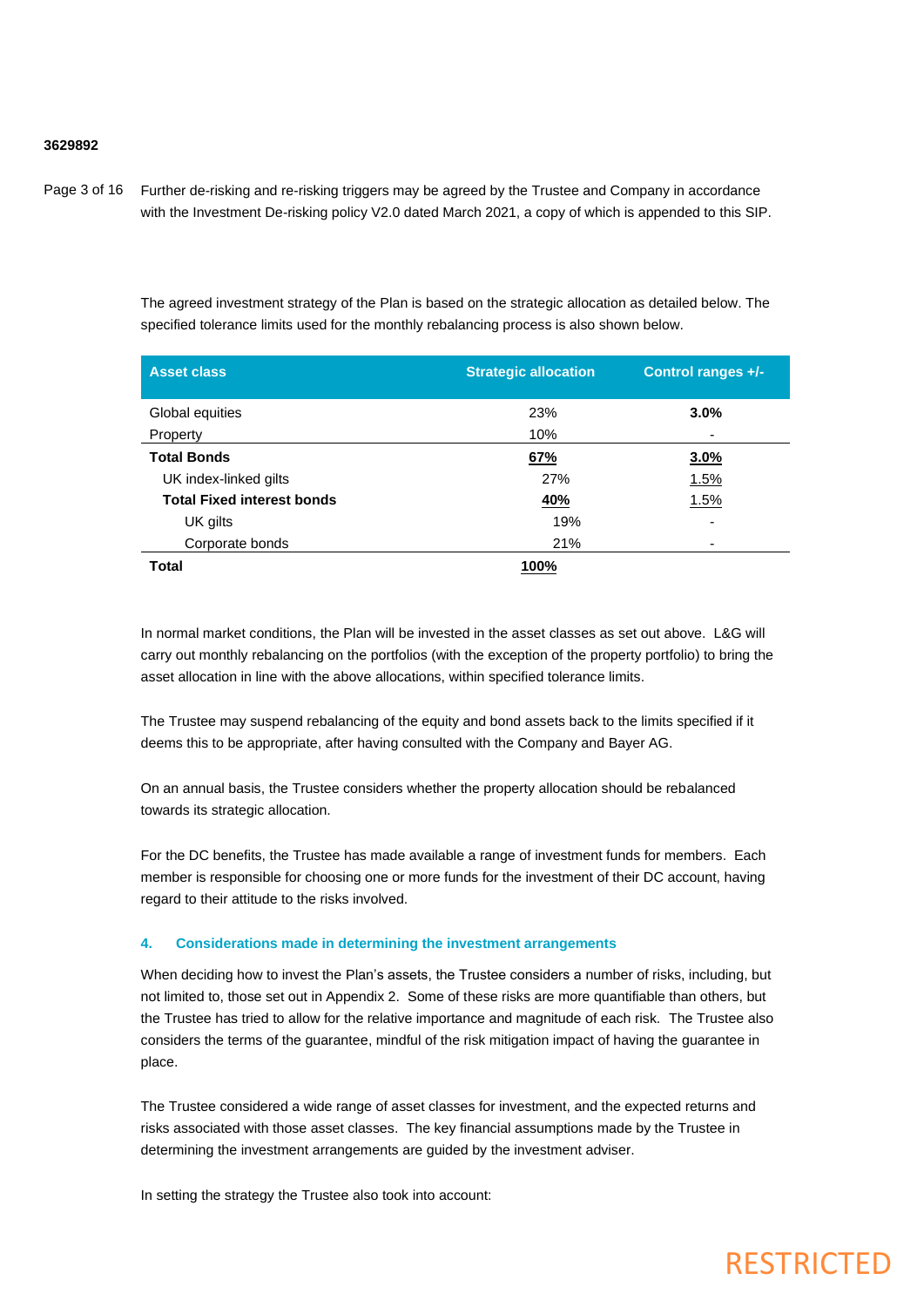- **3629892** The Plan's investment objectives, including the target return required to meet the Trustee's investment objectives;
- Page 4 of 16 The Plan's cash flow requirements in order to meet benefit payments in the near to medium term;
	- the best interests of all members and beneficiaries;
	- the circumstances of the Plan, including the profile of the benefit cash flows (and the ability to meet these in the near to medium term), the funding level, and the strength of the employer covenant;
	- the risks, rewards and suitability of a number of possible asset classes and investment strategies and whether the return expected for taking any given investment risk is considered sufficient given then risk being taken;
	- the need for appropriate diversification between different asset classes to ensure that both the Plan's overall level of investment risk and the balance of individual asset risks are appropriate;
	- any other considerations which the Trustee considers financially material over the time horizon that the Trustee considers is needed for the funding of future benefits by the investments of the Plan;
	- the Principles set out in the Myners voluntary code of principles; and
	- the Trustee's investment belief about how investment markets work, and which factors are more likely to impact investment outcomes.

The Trustee's key investment beliefs, which influenced the setting of the investment arrangements, are as follows:

- asset allocation is the primary driver of long-term returns;
- risk-taking is necessary to achieve return, but not all risks are rewarded;
- equity, credit and illiquidity are the primary rewarded risks;
- risks that do not have an expected reward should generally be avoided, hedged or diversified;
- investment markets are generally efficient, and so active management would not lead to added value; however in some areas (such as less liquid markets) limited active management may be appropriate;
- in order to look to maximise risk adjusted returns, decision making should include consideration of many factors, including ESG factors;
- investment managers who can consistently spot and profitably exploit market opportunities are difficult to find and therefore passive management, where available, is usually better value;
- long-term environmental, social and economic sustainability is one factor that trustees should consider when making investment decisions; and
- costs have a significant impact on long-term performance and therefore obtaining value for money from the investments is important.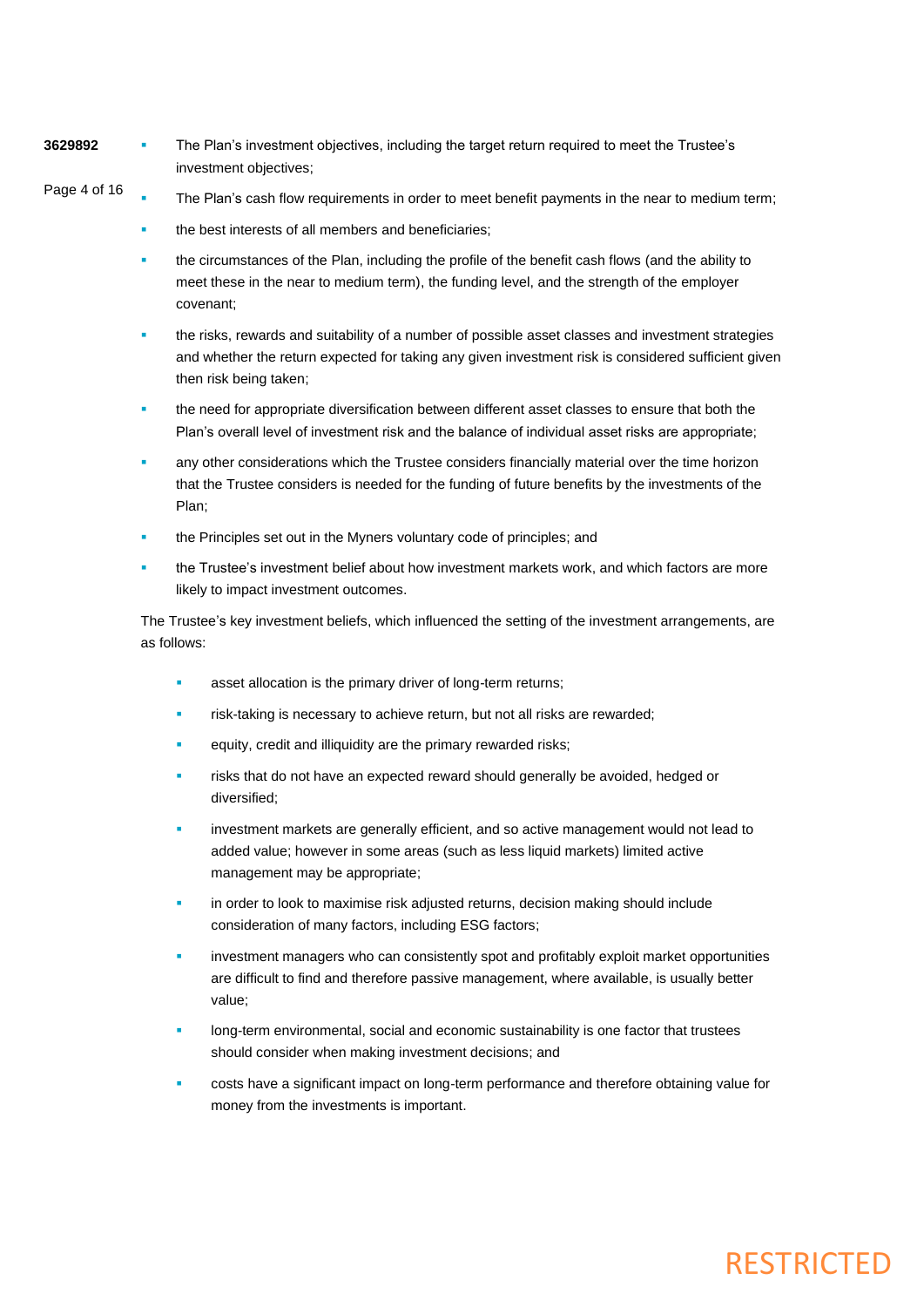#### **3629892 5. Implementation of the investment arrangements**

Page 5 of 16

Before investing in any manner, the Trustee obtains and considers proper written advice from its investment adviser on the question of whether the investment is satisfactory, having regard to the need for suitable and appropriately diversified investments.

Details of the investment managers are set out in Appendix 3.

The Trustee has signed agreements with the investment managers setting out in detail the terms on which the portfolios are to be managed. The investment managers' primary role is the day-to-day investment management of the Plan's investments. The managers are authorised under the Financial Services and Markets Act 2000 (as amended) to carry out such activities.

The Trustee and investment managers to whom discretion has been delegated exercise their powers to giving effect to the principles in this Statement of Investment Principles, so far as is reasonably practicable.

The Trustee has limited influence over managers' investment practices because all the Plan's assets are held in pooled funds, but it encourages its managers to improve their practices where appropriate.

The Trustee's view is that the fees paid to the investment managers, and the possibility of their mandate being terminated, ensure they are incentivised to provide a high quality service that meets the stated objectives, guidelines and restrictions of the fund. However, in practice managers cannot fully align their strategy and decisions to the (potentially conflicting) policies of all their pooled fund investors in relation to strategy, long-term performance of debt/equity issuers, engagement and portfolio turnover.

It is the Trustee's responsibility to ensure that the managers' investment approaches are consistent with its policies before any new appointment, and to monitor and to consider terminating any existing arrangements that appear to be investing contrary to those policies. The Trustee expects investment managers, where appropriate, to make decisions based on assessments of the longer term financial and non-financial performance of debt/equity issuers, and to engage with issuers to improve their performance. It assesses this when selecting and monitoring managers.

The Trustee evaluates investment manager performance by considering performance over both shorter and longer-term periods as available. Except in closed-ended funds where the duration of the investment is determined by the fund's terms, the duration of a manager's appointment will depend on strategic considerations and the outlook for future performance. Generally, the Trustee would be unlikely to terminate a mandate on short-term performance grounds alone.

The Trustee's policy is to evaluate each of its investment managers by reference to the manager's individual performance as well the role it plays in helping the Plan meet its overall long-term objectives, taking account of risk, the need for diversification and liquidity. Each manager's remuneration, and the value for money it provides, is assessed in light of these considerations.

The Trustee recognises that portfolio turnover and associated transaction costs are a necessary part of investment management and that the impact of portfolio turnover costs is reflected in performance figures provided by the investment managers. The Trustee expects its investment consultant to incorporate portfolio turnover and resulting transaction costs as appropriate in its advice on the Plan's investment mandates.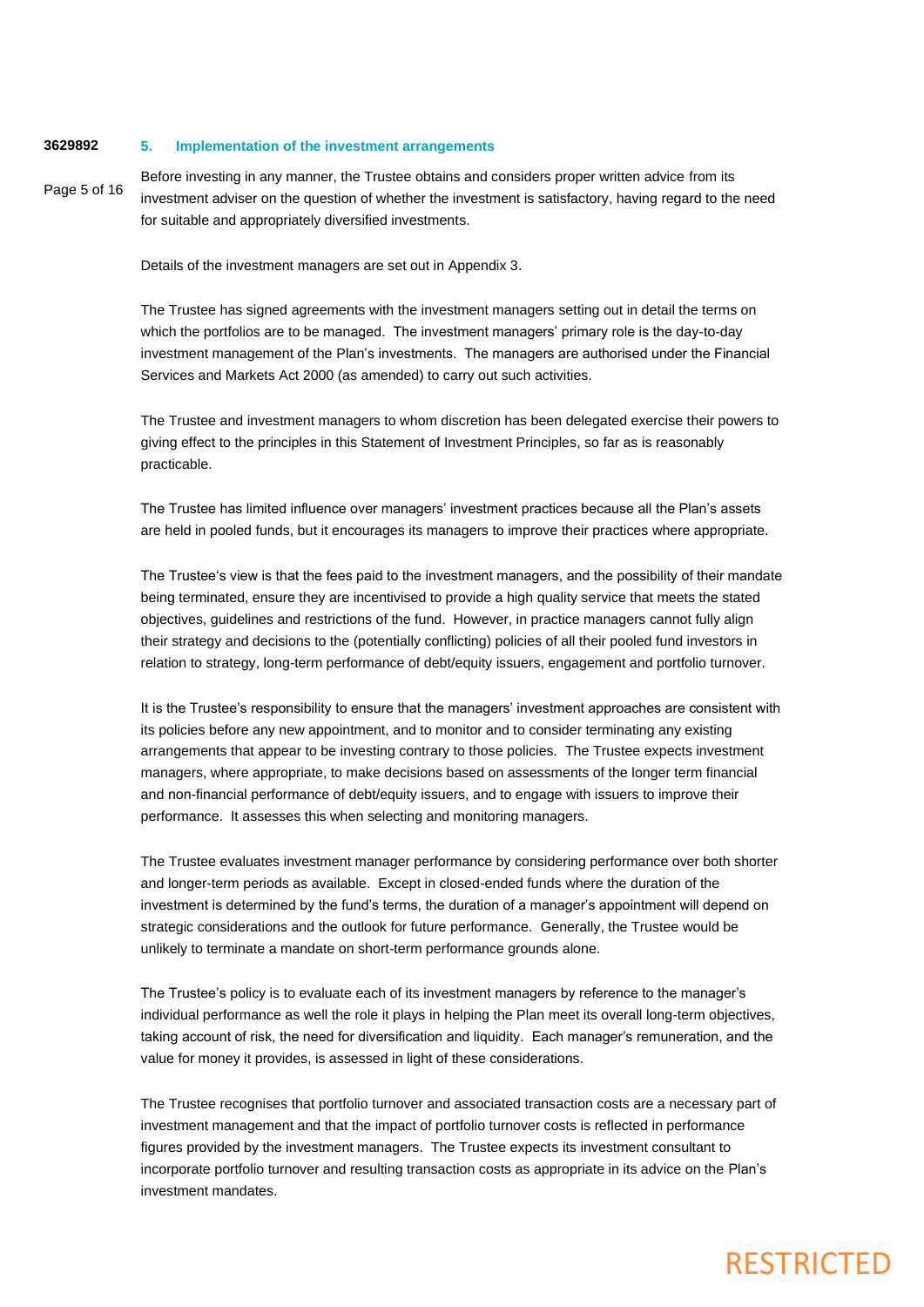#### **3629892 6. Realisation of investments**

## Page 6 of 16

The Trustee, together with the Plan's administrators, will ensure that it holds sufficient cash to meet the likely benefit outgo from time to time. The Trustee's policy is that there should be sufficient investments in liquid or readily realisable assets to meet unexpected cashflow requirements in the majority of foreseeable circumstances so that realisation of assets will not disrupt the Plan's overall investment policy. The Investment Management Agreements contain restrictions and guidelines that are designed to limit the Plan's exposure to any individual asset class, market or security. No investments are expected to take an undue amount of time to liquidate, other than investments in property.

The Trustee's policy is not to leverage the portfolio. Some short-term borrowing for settlement is allowed, but is strictly limited and for the purpose of trade settlement only (which is standard practice in investment management).

## **7. Consideration of financially material and non-financial matters**

The Trustee has considered how social, environmental and ethical factors ("ESG") should be taken into account in the selection, retention and realisation of investments given the time horizon of the Plan and its members.

The Trustee influences the Plan's approach to ESG and other financially material factors through their investment strategy and manager selection decisions. The Trustee expects its investment managers to take account of financially material considerations (including climate change and other ESG considerations). The Trustee seeks to appoint managers that have appropriate skills and processes to do this, and from time to time reviews how its managers are taking account of these issues in practice.

The Trustee has limited influence over managers' investment practices where assets are held in pooled funds, but it encourages its managers to improve their practices where appropriate.

The Plan's investment managers are notified of the Trustee's specific policies below, which are conscious of the wider Bayer ESG Mission Statement.

- The Trustee delegates its voting rights to investment managers and expects these to be exercised where practical.
- Where investment style and resources permit, the Trustee encourages its investment managers to engage with investee companies, and where concerns arise, to promote the interests of long term shareholders.
- The Trustee recognises that ESG factors can impact investment risk and return and, where investment style and resources permit, encourages its investment managers to take such factors into account in the exercise of their delegated duties.
- As part of its ongoing manager research process, the Trustee expects its investment adviser to engage with the Fund's investment managers regarding their approach to stewardship and ESG and to encourage on-going improvement as appropriate.

## **8. Stewardship**

The Trustee recognises its responsibilities as owners of capital, and believes that good stewardship practices, including monitoring and engaging with investee companies, and exercising voting rights attaching to investments, protect and enhance the long-term value of investments. The Trustee has delegated to its investment managers the exercise of rights attaching to investments, including voting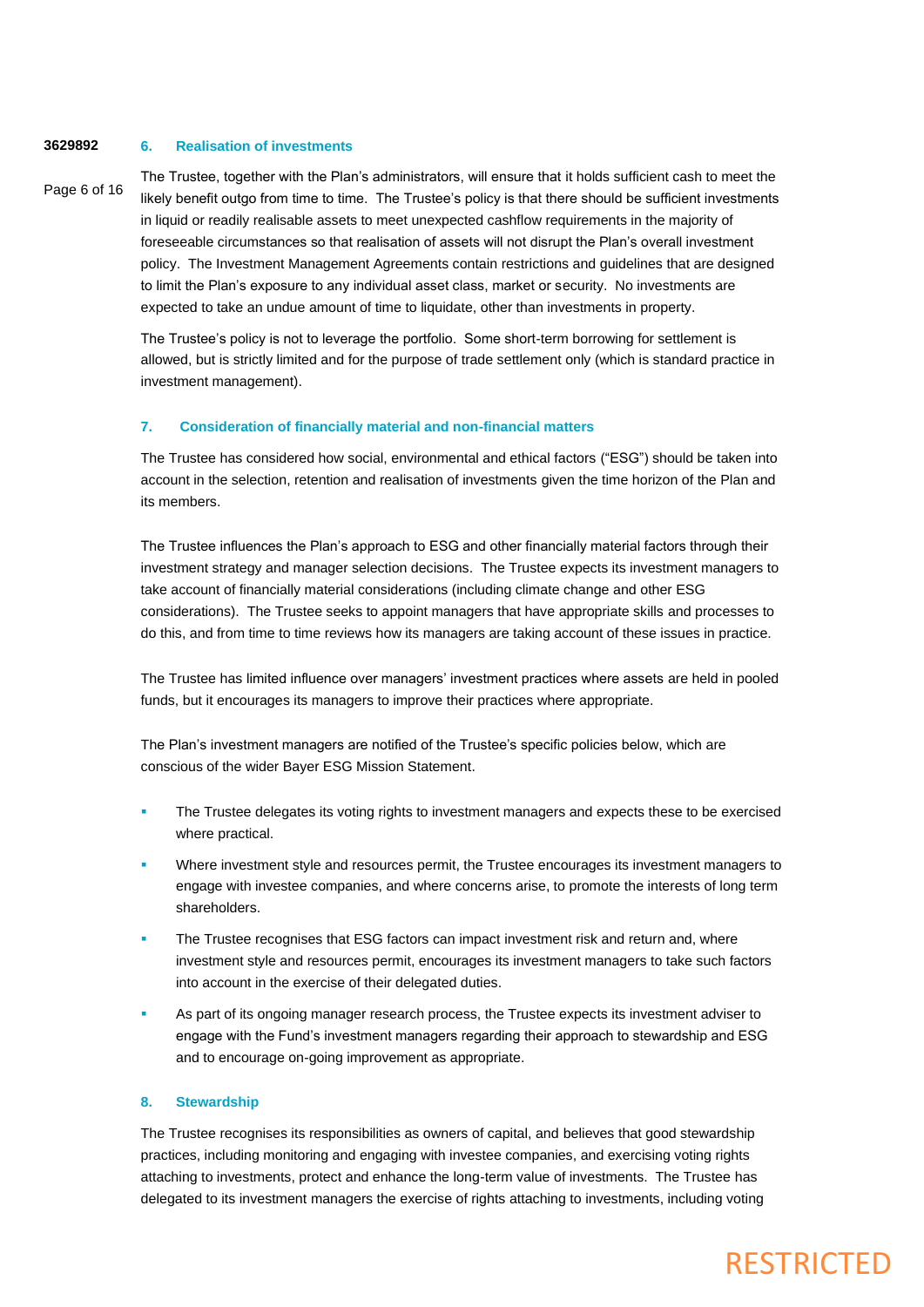**3629892**

rights, and engagement with issuers of debt and equity and other relevant persons about relevant matters such as performance, strategy, risks and ESG considerations.

### Page 7 of 16

The Trustee has published a UK Stewardship Code Statement (enclosed in Appendix 4), which is reviewed periodically, confirming its support of good stewardship and its recognition of the UK Stewardship Code as best practice. The Trustee expects its investment managers to adhere to the principles of the Code, to document their policies on stewardship, and to disclose these publicly.

The Trustee does not monitor or engage directly with issuers or other holders of debt or equity. The Trustee additionally cannot usually directly influence the manager's policies on the exercise of ownership rights where assets are held in pooled funds; this is due to the nature of these investments. The Trustee understands that ownership rights will be exercised by the investment managers in line with the managers' general policies on stewardship, which reflect the recommendations of the UK Stewardship Code issued by the Financial Reporting Council where relevant, and which are provided to the Trustee from time to time, taking into account the long-term financial interests of the beneficiaries.

## **9. Additional Voluntary Contributions ("AVCs") and DC benefits**

The Plan provides a facility for members (of the Legacy SHCL Pension Scheme) to pay AVCs into the Plan to enhance the benefits at retirement. Some AVCs are used to purchase "added years" of service for the members and the proceeds are invested alongside the main Plan assets. The remaining AVC's are invested on a DC basis.

In addition to AVCs, some members are entitled to DC benefits in the Plan by virtue of previous transfers-in from other registered pensions schemes to the Plan that are provided on a defined contribution basis.

For the AVCs and DC benefits, the Trustee has made available a range of investment funds for members. Each member is responsible for specifying one or more funds for the investment of their DC account, having regard to their attitude to the risks involved.

In determining the investment arrangements for the AVCs and DC benefits it is our policy to consider:

- the overall best interests of members and beneficiaries;
- the profile of the DC membership and what this is likely to mean for the choices members might make upon reaching retirement, in conjunction with the member's DB entitlement in the Plan; and
- the need for appropriate diversification to manage investment risk within the options made available to DC members, and ensure that both the overall level of investment risk and the balance of individual asset risks is appropriate.

We also consider any other factors which we believe to be financially material over the applicable time horizons to the funding of the DB, DC and AVC benefits, including environmental, social and governance ("ESG") factors and the risks and opportunities relating to climate change.

### **SIP effective from: 09 November 2021**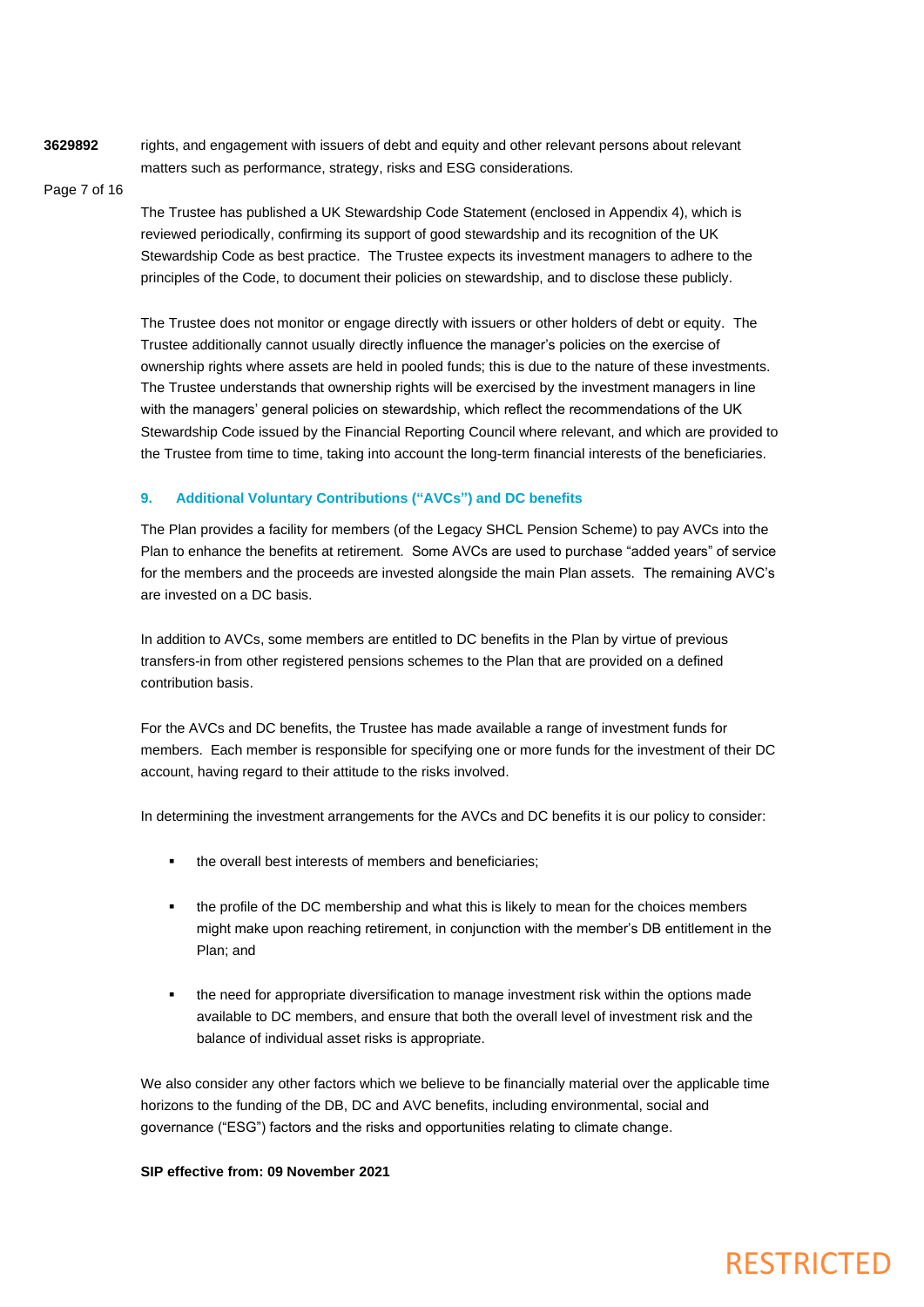#### Page 8 of 16 **3629892** *Investment governance, responsibilities, decisionmaking and fees*

The Trustee has ultimate responsibility for decision-making on investment matters. In order to ensure that investment decisions are taken only by persons or organisations with the skills, information and resources necessary to take them effectively, the Trustee delegates some of these responsibilities.

The Trustee has decided on the following division of responsibilities and decision-making for the Plan. This division is based upon our understanding of the various legal requirements placed upon us and our view that this division allows for efficient operation of the Plan overall. Our investment powers are set out within the Plan's governing documentation.

## **1. Trustee**

The Trustee has retained certain direct responsibilities in respect of investment matters. These are:

- establishing appropriate governance arrangements;
- developing a mutual understanding of investment and risk issues with the Company and Bayer AG;
- determining the Plan's investment management structure according to the investment strategy set by the Trustee in consultation with the Company and Bayer AG;
- determining the mandates for the Plan's investment managers in consultation with the Company and Bayer AG;
- appointing (and dismissing) investment managers, custodians and consultants in consultation with the Company and Bayer AG;
- monitoring the Plan's investment arrangements on a regular basis;
- setting the investment strategy, in consultation with the Company and Bayer AG;
- formulating a policy in relation to financially material considerations, such as those relating to ESG considerations (including but not limited to climate change);
- formulating a policy on taking account of non-financial matters in the selection, retention and realisation of investments;
- reviewing the investment policy as part of any review of the investment strategy;
- setting the policy for rebalancing between asset classes;
- setting a policy on the exercise of rights (including voting rights) and undertaking engagement activities in respect of the investments;
- monitoring the exercise of the investment powers that it has delegated to the investment managers and monitoring compliance with Section 36 of the Act;
- communicating with members as appropriate on investment matters;
- reviewing the content of this SIP from time to time and modifying it if deemed appropriate; and
- consulting with the Company and Bayer AG when reviewing the SIP.

### **2. Investment managers and custodians**

In broad terms, the investment managers will be responsible for: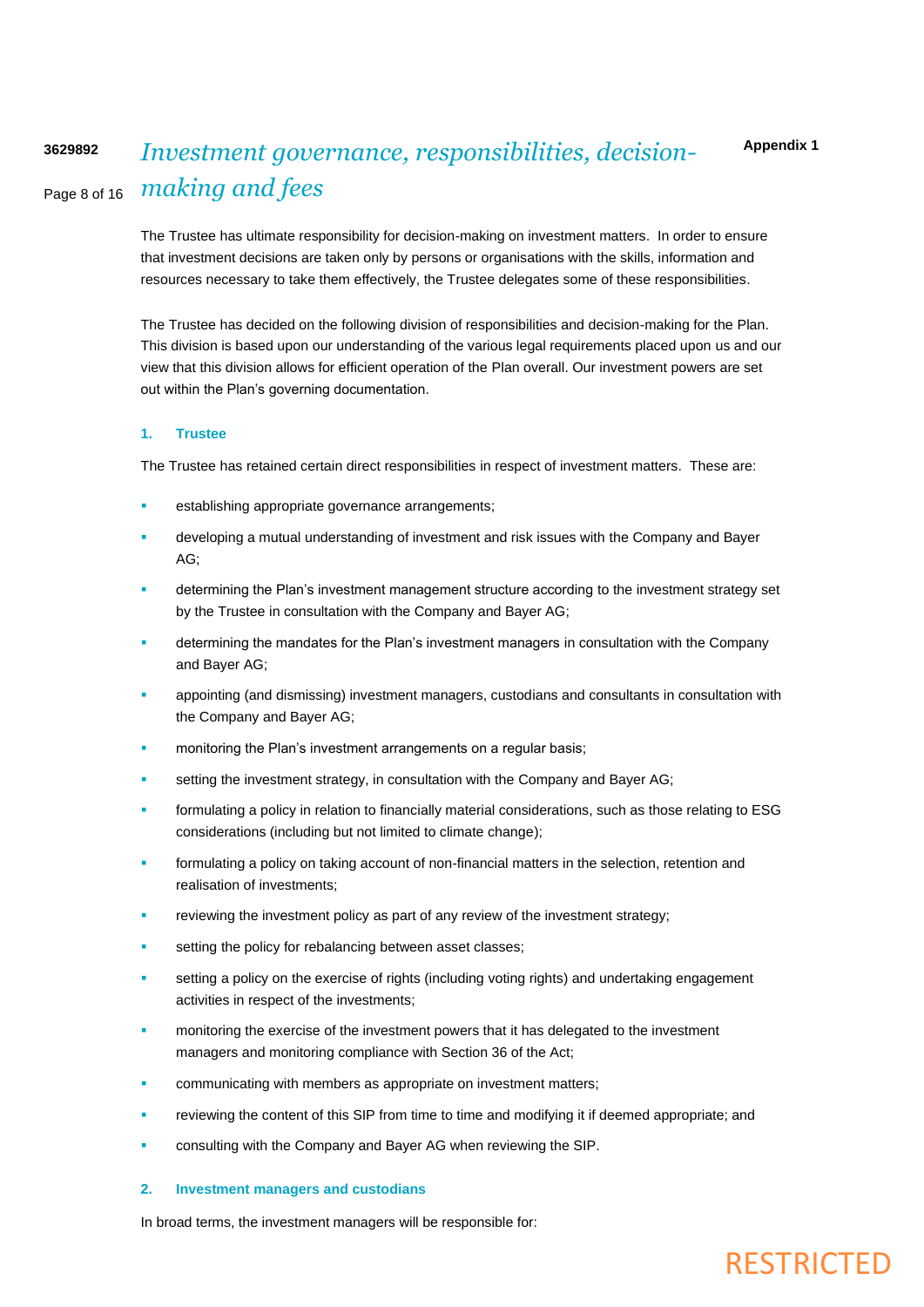**3629892 •** managing the portfolios of assets according to their stated objectives, and within the **Appendix 1 (cont)** Page 9 of 16 guidelines and restrictions set out in their respective investment manager agreements and/or other relevant governing documentation;

- taking account of financially material considerations (including climate change and other ESG considerations) as appropriate when managing the portfolios of assets;
- exercising rights (including voting rights) attaching to investments and undertaking engagement activities in respect of investments;
- providing the Trustee with regular information concerning the management and performance of their respective portfolios; and
- having regard to the provisions of Section 36 of the Act insofar as it is necessary to do so.

The custodians of the portfolios (whether there is a direct relationship between the custodian and the Trustee or not) are responsible for safe keeping of the assets and facilitating all transactions within the portfolios.

## **3. Investment adviser**

In broad terms, the investment adviser will be responsible, in respect of investment matters, as requested by the Trustee, for:

- advising on how material changes within the Plan's benefits, membership, and funding position may affect the manner in which the assets should be invested and the asset allocation policy;
- advising on the selection, and review, of the investment managers;
- provision of performance measurement services, including monitoring of any de-risking and rerisking triggers that may be agreed between the Trustee, the Company and Bayer AG; and
- participating with the Trustee in reviews of this SIP, in consultation with the Company and Bayer AG.

## **4. Fee structures**

The Trustee recognises that the provision of investment management and advisory services to the Plan results in a range of charges to be met, directly or indirectly, by deduction from the Plan's assets.

The Trustee has agreed Terms of Business with the Plan's actuarial and investment advisers, under which the majority of work undertaken is charged for by an agreed fixed fee. Occasionally, work will be charged on a "time cost" basis.

The investment managers and custodian receive fees as set out below:

- L&G receives an agreed annual fixed fee for all investment management services carried out; and
- CBRE's fees are calculated by reference to the market value of assets under management.

The fee rates are believed to be consistent with the managers' general terms for institutional clients and are considered by the Trustee to be reasonable when compared with those of other similar providers.

The fee structure used in each case has been selected with regard to existing custom and practice, and the Trustee's view as to the most appropriate arrangements for the Plan. However, the Trustee will consider revising any given structure if and when it is considered appropriate to do so.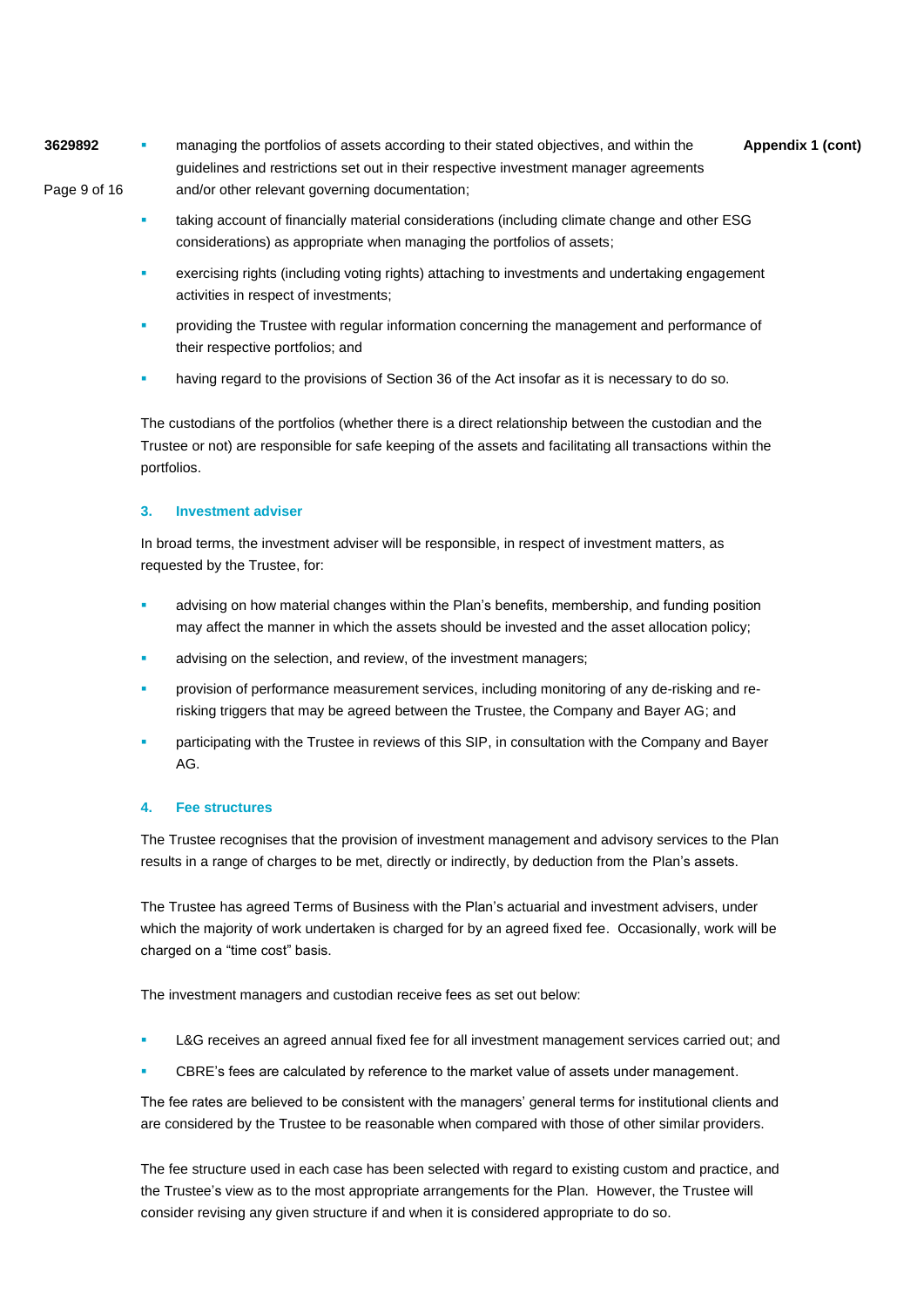## **3629892 Appendix 1 (cont) 5. Performance assessment**

Page 10 of 16

The Trustee is satisfied, taking into account the external expertise available, that there are sufficient resources to support its investment responsibilities and manage conflicts of interest. The Trustee believes that it has sufficient expertise and appropriate training to carry out its role effectively.

It is the Trustee's policy to assess the performance of the Plan's investments, investment providers and professional advisers from time to time. The Trustee will also carry out periodically an assessment of its own effectiveness as a decision-making body and will decide how this may then be reported to members.

## **6. Working with the Plan's employer**

When reviewing matters regarding the Plan's investment arrangements, such as the SIP, the Trustee seeks to give due consideration to the Company's and Bayer AG's perspective. While the requirement to consult does not mean that the Trustee needs to reach agreement with the Company or Bayer AG, the Trustee believes that better outcomes will generally be achieved if the Trustee and Company / Bayer AG work together collaboratively. The Trustee is also mindful of the guarantee that has been agreed with Bayer AG.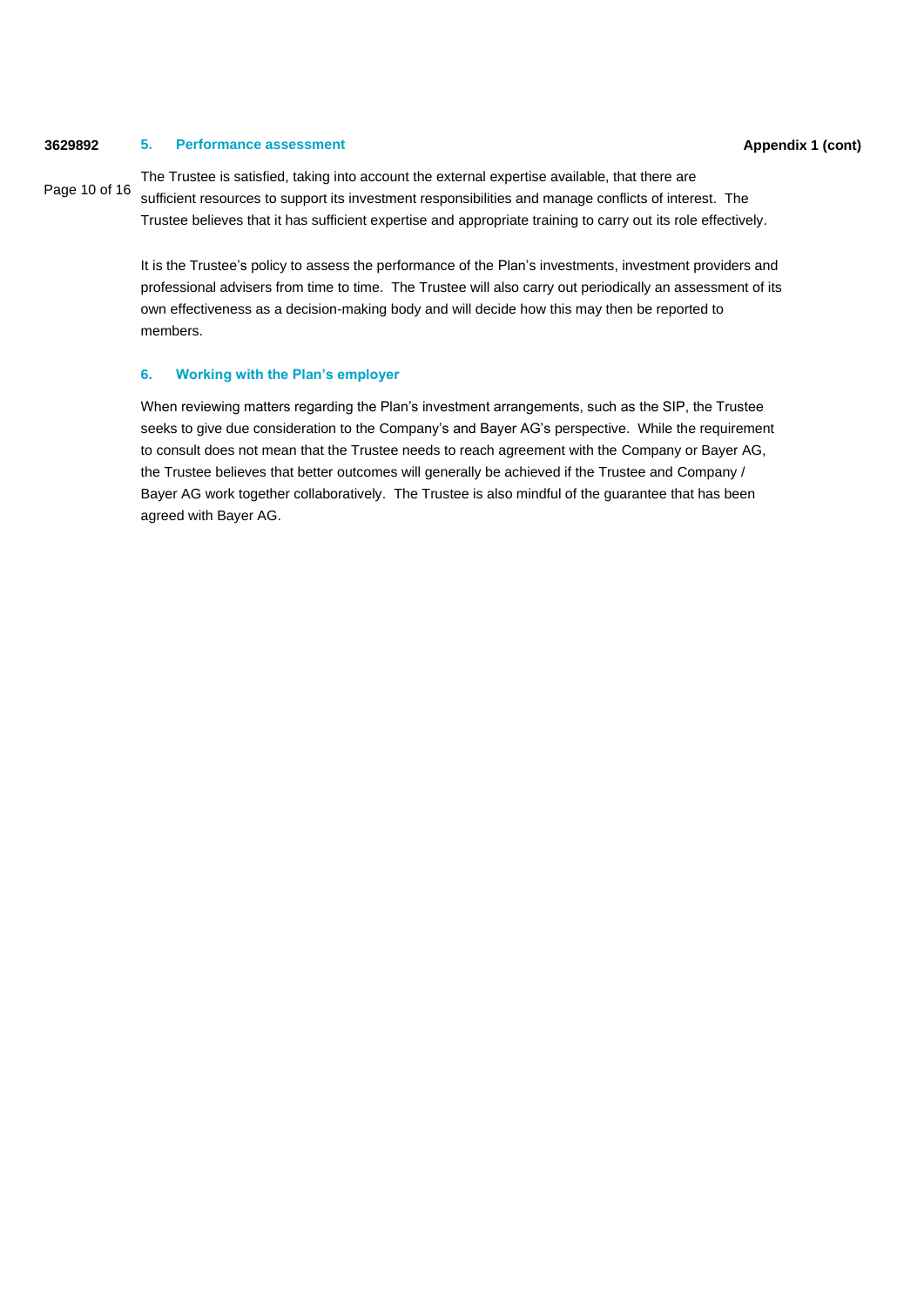## Page 11 of 16 *management* **3629892** *Policy towards risk, risk measurement and risk*

## **1. Risk appetite and risk capacity**

Risk appetite is a measure of how much risk the Trustee is willing to bear within the Plan in order to meet its investment objectives. Taking more risk is expected to mean that those objectives can be achieved more quickly, but it also means that there is a greater likelihood that the objectives are missed, in the absence of remedial action. Risk capacity is a measure of the extent to which the Trustee can tolerate deviation from its long-term objectives before attainment of those objectives is seriously impaired. The Trustee's aim is to strike the right balance between risk appetite and risk capacity.

When assessing risk and reviewing the investment strategy, we consider:

- the strength of the employer's covenant and how this may change in the near/medium future;
- the impact of having the guarantee in place: the level of reliance on this guarantee (subject to the strength of the employer covenant); and the extent to which this reduces risk over the longer term;
- the agreed journey plan and Company contributions;
- the Plan's long-term and shorter-term funding targets;
- the Plan's liability profile, its interest rate and inflation sensitivities, and the extent to which these are hedged;
- the Plan's cash flow and target return requirements; and
- the level of expected return and expected level of risk (as measured by Value at Risk ("VaR") and other suitable risk measures), now and as the strategy evolves.

Based on the Plan's current investment strategy, as at 30 June 2021 the Plan's one year 90% VaR (on a Technical Provisions basis) was c£140m. This means that there is a 1 in 10 chance that the Plan's funding position will worsen by c£140m or more over a one year period. When deciding on the current investment strategy, the Trustee believed this level of risk to be appropriate given the Trustee's and Company's risk appetite and capacity, and given the Plan's objectives.

#### **2. Approach to managing and monitoring investment risks**

The Trustee considers that there are a number of different types of investment risk that are important for the Plan. These include, but are not limited to:

## **2.1. Risk of inadequate returns**

A key objective of the Trustee is that, over the long-term, the Plan should have adequate assets to meet its liabilities as they fall due. The Trustee therefore invests the assets of the Plan to produce a sufficient long-term return in excess of the liabilities. There is also a risk that the performance of the Plan's assets and liabilities diverges in certain financial and economic conditions in the short term. This risk has been taken into account in setting the investment strategy and is monitored by the Trustee on a regular basis.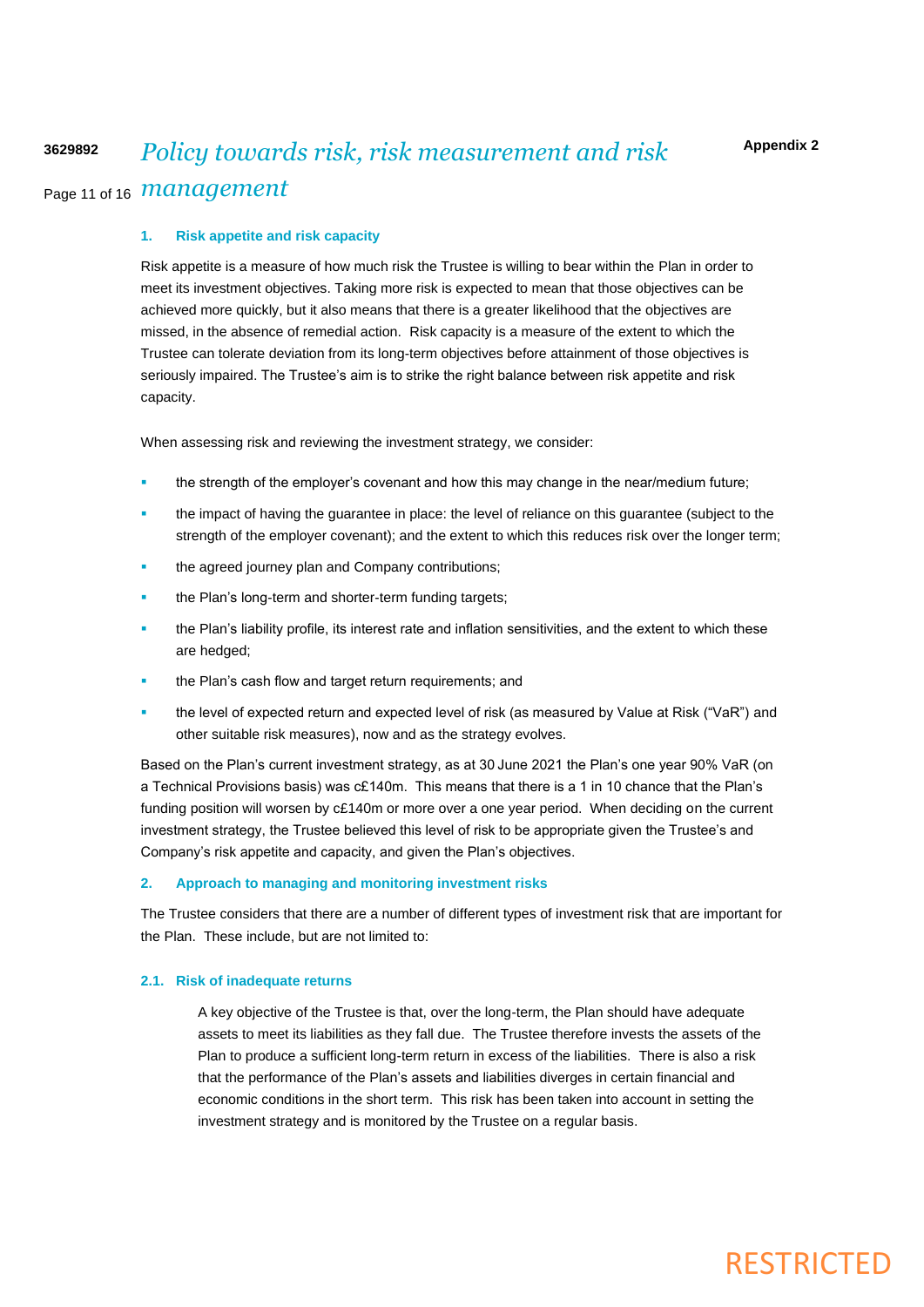#### **3629892 Appendix 2 (cont) 2.2. Risk from lack of diversification**

Page 12 of 16

This is the risk that failure of a particular investment, or the general poor performance of a given investment type, could materially adversely affect the Plan's assets. The Trustee believes that the Plan's assets are adequately diversified between different asset classes and within each asset class. This was key consideration when determining the Plan's investment arrangements.

### **2.3. Investment manager risk**

This is the risk that an investment manager fails to meet its investment objectives. Prior to appointing an investment manager, the Trustee receives written advice from a suitably qualified individual, and will typically undertake an investment manager selection exercise. The Trustee monitors the investment managers on a regular basis against their objectives and receive ongoing professional investment advice as to their suitability.

## **2.4. Illiquidity/marketability risk**

This is the risk that the Plan is unable to realise assets to meet benefit cash flows as they fall due. The Trustee is aware of the Plan's cash flow requirements and believes that this risk is managed by maintaining an appropriate degree of liquidity across the Plan's investments and by investing in income generating assets, where appropriate.

#### **2.5. Climate-related risks**

Climate change is a source of risk, which could be financially material over both the short and longer term. This risk relates to the transition to a low carbon economy, and the physical risks associated with climate change (eg extreme weather). We seek to appoint investment managers who will manage this risk appropriately, and from time to time review how this risk is being managed in practice.

## **2.6. Other environmental, social and governance (ESG) risks**

Environmental, social and corporate governance (ESG) factors are sources of risk to the Plan's investments, some of which could be financially significant, over both the short and longer term. These potentially include risks relating to unsustainable or socially harmful business practices, and unsound corporate governance. The Trustee seeks to appoint investment managers who will manage these risks appropriately on their behalf and from time to time reviews how these risks are being managed in practice. The Trustee will consider the internal ESG Mission Statement, a copy of which is appended to this SIP.

## **2.7. Credit risk**

The Plan is subject to credit risk because it invests in bonds via pooled funds. The Trustee manages its exposure to credit risk by only investing in pooled funds that have a diversified exposure to different credit issuers, and only invests in bonds that are classified as "investment grade".

#### **2.8. Currency risk**

Some of the Plan's equity and property investments are held in overseas markets. The currency risk within the Plan's global equity portfolio is largely removed as the currency exposure within these investments is hedged back to Sterling.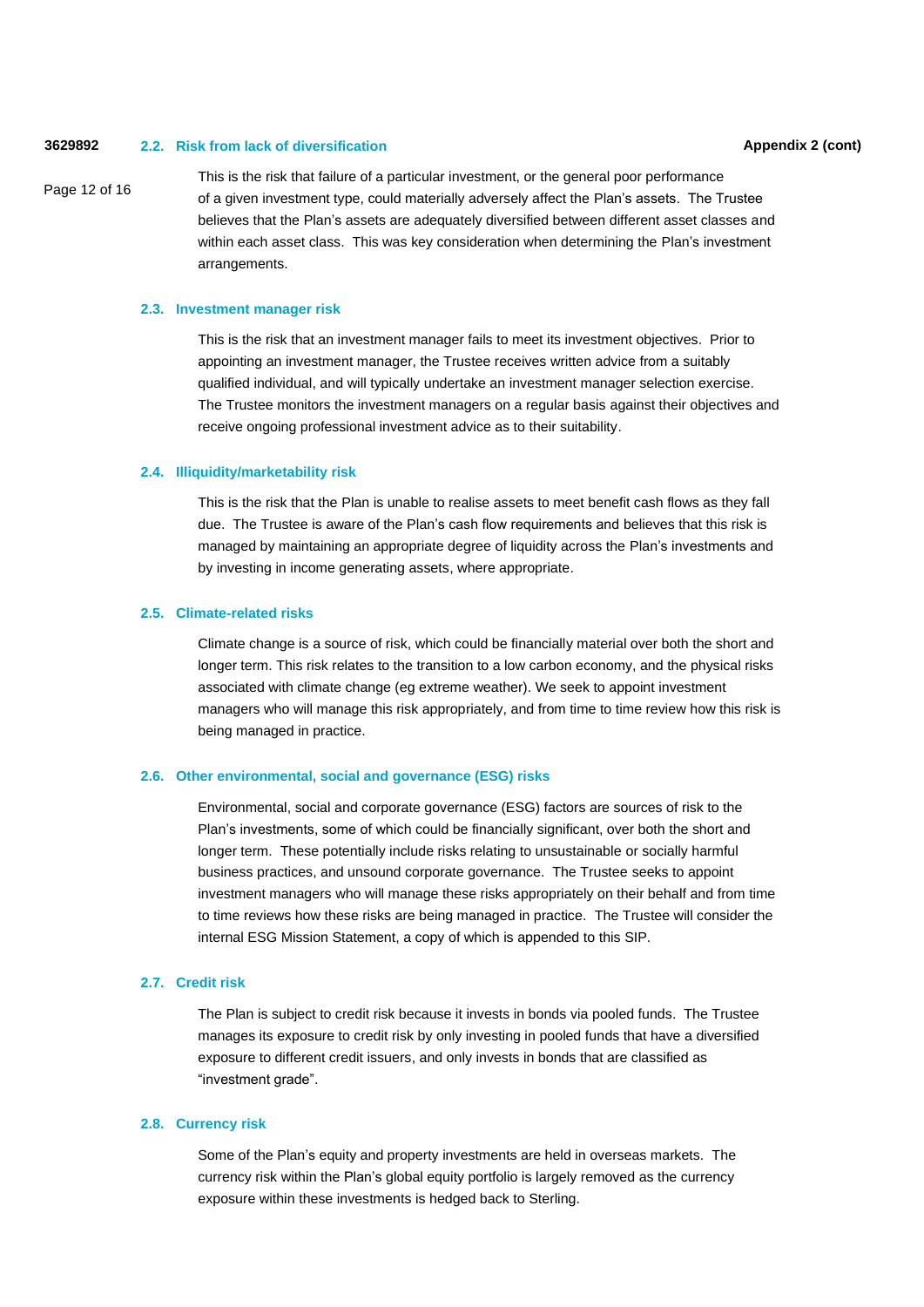**3629892** The Trustee considers currency exposure in the context of the overall investment **Appendix 2 (cont)** Page 13 of 16 strategy and believes that currency exposure should be avoided to the extent possible but accepts that it may not be possible to fully hedge all of this risk in certain asset classes.

### **2.9. Equity risk**

We believe that equity risk is a rewarded investment risk, over the long term. We consider exposure to equity risk in the context of the Scheme's overall investment strategy and believe that the level of exposure to this risk is appropriate.

#### **2.10. Interest rate and inflation risk**

The Plan's assets are subject to interest rate and inflation risk because some of the Plan's assets are held in bonds via pooled funds. However, the interest rate and inflation exposure of the Plan's assets hedges part of the corresponding risks associated with the Plan's liabilities. The net effect will be to reduce the volatility of the funding level, and so the Trustee believes that it is appropriate to have exposures to these risks in this manner.

The Trustee has agreed to increase the level of interest rate and inflation risk in the Plan's assets (and corresponding matching to the Plan's liabilities) when the funding level of the Plan reaches a sufficient level. This will reduce the impact that movements in long term interest rates and inflation expectations might have on the Plan's funding level in the future.

### **2.11. Counterparty risk**

This is the risk that one party to a contract (such as a derivative instrument) causes a financial loss to the other party by failing to discharge a contractual obligation. This risk applies in particular for those contracts that are traded directly between parties, rather than traded on a central exchange.

Counterparty risk is managed within the fund through careful initial selection and ongoing monitoring of trading counterparties, counterparty diversification and a robust process of daily collateralisation of each contract, to ensure that counterparty risk is limited, as far as possible, to one day's market movements.

#### **2.12. Valuation risk**

Some of the Plan's assets (such as listed equities) can be valued regularly based upon observable market prices. For other assets (such as property), prices may only be estimated relatively infrequently using one or more of a range of approximate methods – eg mathematical models or recent sales prices achieved for equivalents.

At times of market stress, there is a risk for all assets that the valuations provided by investment managers do not reflect the actual sale proceeds which could be achieved if the assets were liquidated at short notice. This risk is particularly relevant for assets such as property.

We consider exposure to valuation risk in the context of the Plan's overall investment strategy and believe that the level of exposure to this risk is appropriate.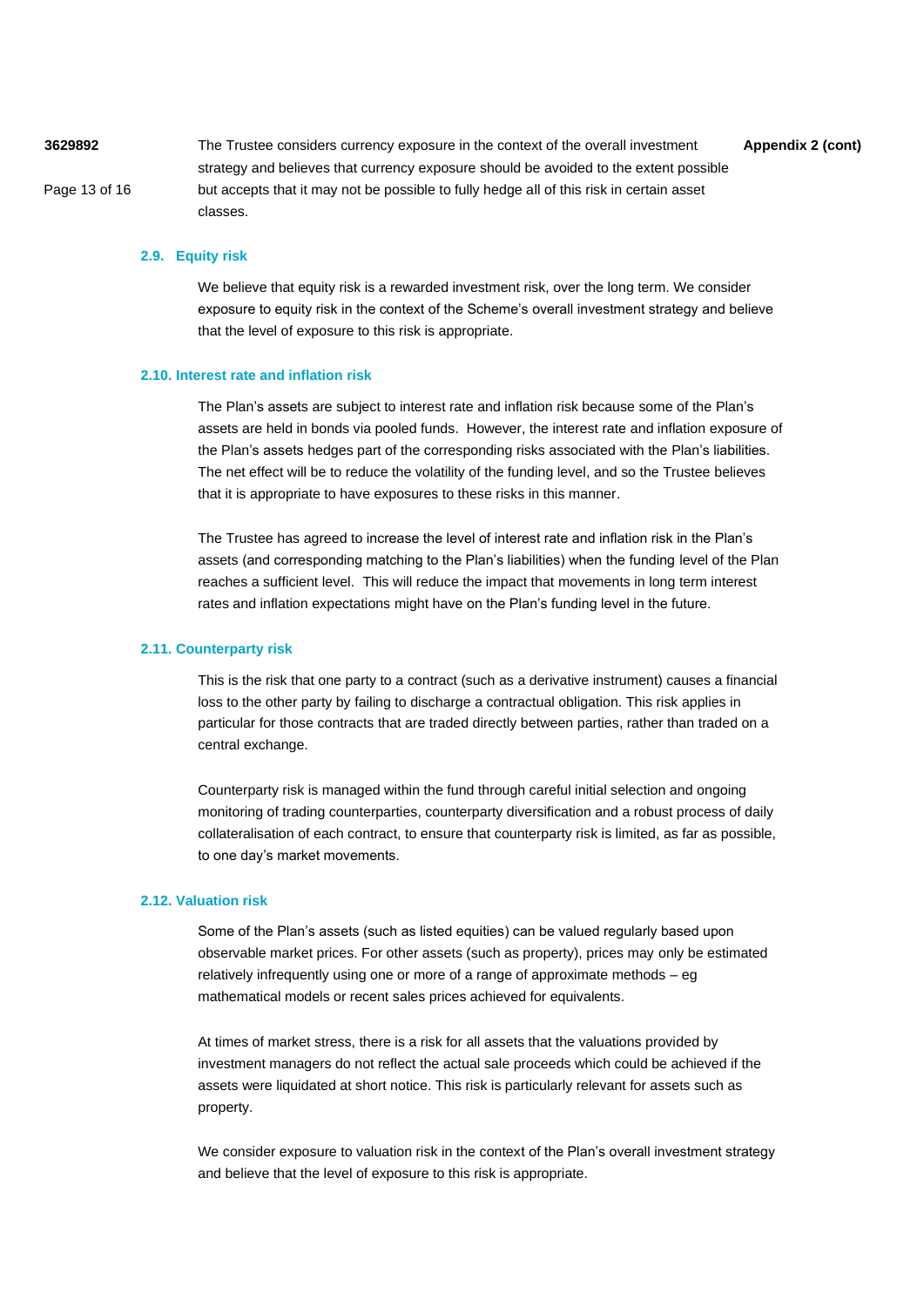### **3629892 Appendix 2 (cont) 2.13. Other non-investment risks**

Page 14 of 16

The Trustee recognises that there are other, non-investment, risks faced by the Plan, and takes these into consideration as far as practical in setting the Plan's investment arrangements.

Examples include:

- **·** longevity risk (the risk that members live, on average, longer than expected); and
- **•** sponsor covenant risk (the risk that, for whatever reason, the sponsoring employer is unable to support the Plan as anticipated).

Together, the investment and non-investment risks give rise generally to funding risk. This is the risk that the Plan's funding position falls below what is considered an appropriate level. The Trustee regularly reviews progress towards the Plan's funding target, both in the longer term as well as against short-term milestones, comparing the actual versus the expected funding level. By understanding and considering the key risks that contribute to funding risk, the Trustee believes that it has appropriately addressed and is positioned to manage this general risk.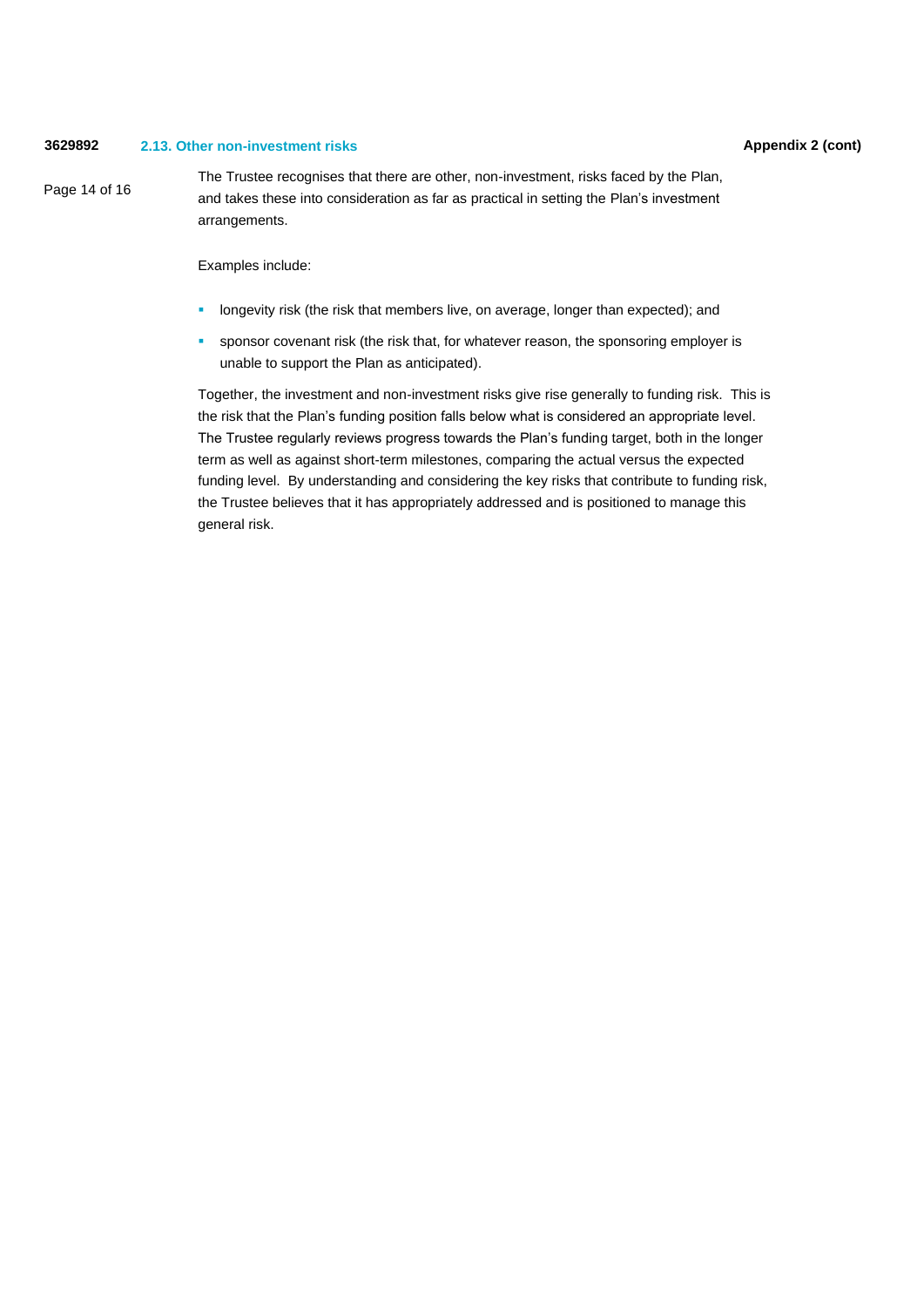#### **3629892** *Investment manager arrangements*

Page 15 of 16

The Trustee has considered the use of both passive and active investment management when developing and reviewing the Plan's investment strategy. The resultant allocation to active and passive management is formed following consideration of the efficiency, liquidity and level of transactions costs likely to prevail within each market as well as the impact of the investment manager fees on future expected returns net of fees.

The Trustee has selected Legal and General Investment Management ("L&G") and CBRE Global Investors ("CBRE") as the investment managers for the Plan's portfolios. Details of the investment managers, their objectives, investment guidelines and custody arrangements are set out below.

## **1. L&G**

The Plan makes use of L&G funds as set out below. All of the L&G funds with the exception of the Managed Property Fund (labelled "Property" in the table below) are managed on a passive basis; so the performance objective is to track the respective benchmark to within reasonable tolerance levels over time. The Managed Property Fund aims to outperform its benchmark over three and five year periods.

| <b>Asset class</b>      | <b>Benchmark</b>                                                  |
|-------------------------|-------------------------------------------------------------------|
| Global equities         | FTSE All-World Index - GBP Hedged                                 |
| UK Index-linked gilts   | FTSE A Index Linked (Over 15 year) Index                          |
| UK fixed interest gilts | FTSE Actuaries UK Conventional Gilts Over 15<br>Years             |
| UK corporate bonds      | Markit iBoxx £ Non-Gilt (ex-BBB) 15 Year+ Index                   |
| Property                | <b>AREF/IPD UK Quarterly All Balanced Property</b><br>Funds Index |
| Liquidity Cash*         | 7 Day LIBID                                                       |

\*The Plan invests cash required for benefit payments in this fund on a short term basis (up to six months).

## **2. CBRE**

A portion of the Plan's property allocation (see Section 3 below) is invested in a combination of pooled funds with CBRE as set out below.

| <b>Pooled fund</b>                | <b>Benchmark</b>                                            | <b>Target</b>                                      |
|-----------------------------------|-------------------------------------------------------------|----------------------------------------------------|
| <b>UK Osiris Property</b><br>Fund | <b>IPD UK QPFI AII</b><br><b>Balanced Property</b><br>Index | To outperform the respective benchmark by 0.50% pa |
| Global Alpha Fund                 | n/a                                                         | 10% pa over a rolling three year period            |